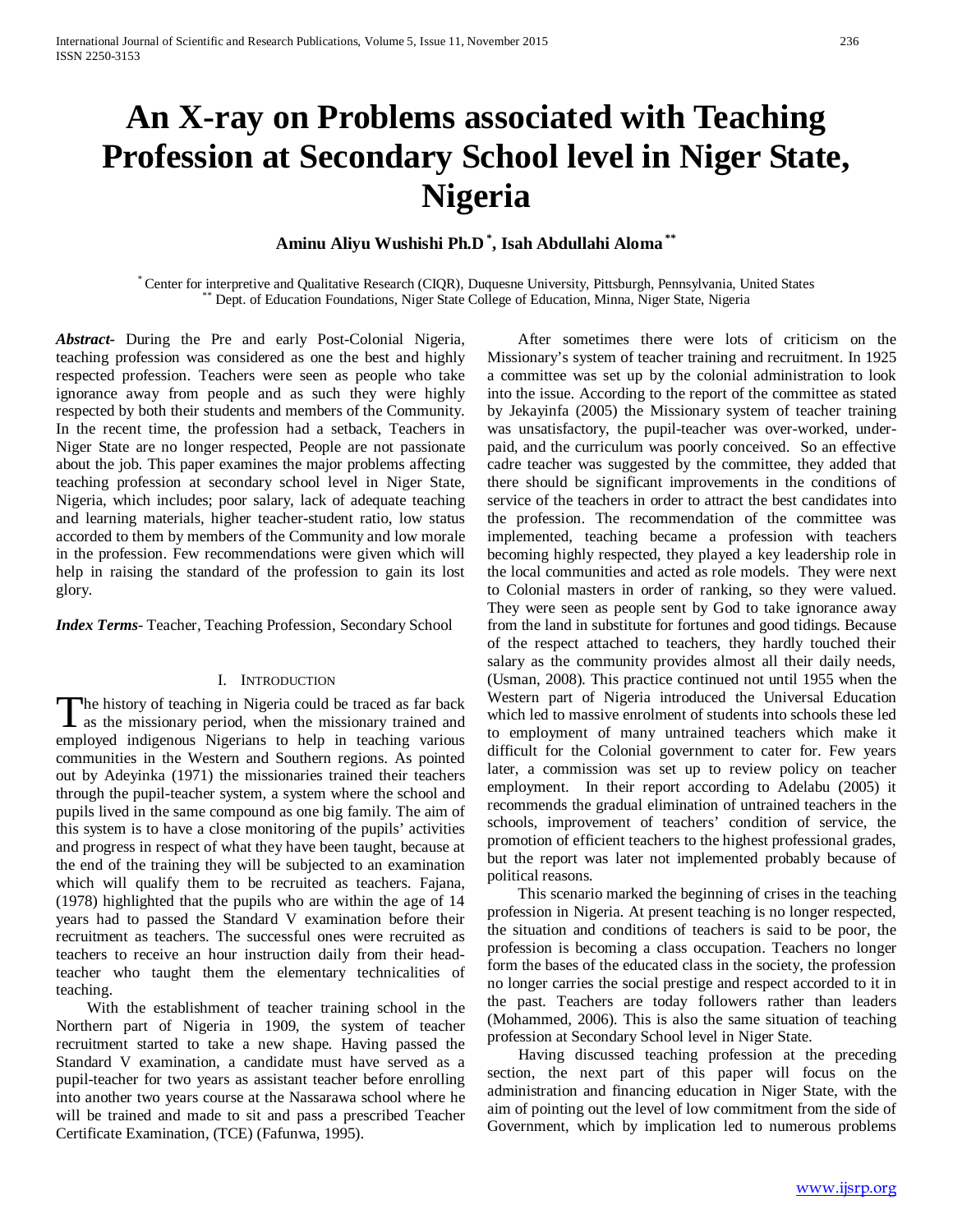confronting teaching profession at Secondary School level in the State.

# II. ADMINISTRATION OF SECONDARY SCHOOLS IN NIGER STATE, NIGERIA

 Secondary school education occupies a very important position in the educational system of any Country. It is the level that determines the academic and professional career of students, at this level the student determines what career he/she wants to choose and what to become in future. The Nigeria National Policy on Education (NPE, 2004:4) has defined secondary education as "the type of education children receive after the primary education and before the tertiary education".

 From the above, the strategic importance of secondary education is no longer in doubt, it is the bridge between the primary and tertiary education. Ajayi et al. (2009) added that, the aim of secondary education is to provide opportunity for quality education for primary school leavers, cater for the differences in talents of the pupils, develop Nigeria cultural heritage, produce a generation of people who respect the dignity of labour, foster Nigerian unity and to inspire its students with the desire for achievement and self- improvement both at school and in later life.

 Before the Nigerian independence, the administration of secondary schools lies within the jurisdiction of the Colonial government, but after independence in 1960 the Nigerian government took over the schools from the Colonialist (Usman, 2008). In Niger State, there are three kinds of secondary schools, the Federal Government secondary schools, the State owned secondary schools and the private secondary schools. At least, two Federal Government secondary schools are located in each of the State of the Federation. The financing and the administration of the schools is solely shouldered by the Federal Government, all issues regarding recruitment of staff and their salaries, provision of learning facilities in the schools and whatever the school may require are provided by the Federal Government.

 On the other hand, in Niger State, all the State established secondary schools are handled by the State Government. For example, there are about 215 Government secondary schools spread among the three educational zones of Kontagora, Minna and Bida. (Niger State Secondary Education Board, (NSSEB) 2012). The administration of these schools is run by the state government. Teachers are recruited by the State Secondary Education Board. Qualified applicants are shortlisted for an interview before their employment as teachers. The minimum qualification of teaching in secondary schools is Nigeria Certificate of Education (NCE), although the board also recruit those without teaching qualification, like holders of B.Sc and B.A degrees in other fields due to shortage of teaching staff with the teaching qualifications. Each School is headed by a Principal who is answerable to the State Ministry of Education and Secondary Education Board.

## III. FINANCING SECONDARY SCHOOLS IN NIGER STATE, **NIGERIA**

 As the States controlled the affairs of secondary schools in the area of administration they are also in charge of the financing, despite the fact that each State relied on the monthly subvention from the Federal government added to the internally generated revenue to enable them pay the salary of workers (teachers inclusive). The States also are to provide all the necessary facilities to their established secondary schools. Keith (2002) added that, payment of Teachers' Salary, provision of Instructional Materials, building of classrooms in the state owned Secondary schools is the responsibility of the State.

 All the Niger State established secondary schools are financed by the State. Teacher salaries, construction and maintenance of classrooms and other facilities in the schools are shouldered by the State Government. Though there is clear evidence that the Government of Niger State is not living up to expectation in the area of financing education. For example, from the budget of 2009, 2010 and 2011 the money allocated to education was insufficient as indicated in the Table 1.1

# **Table 1.1: NIGER STATE GOVERNMENT APPROVED BUDGET**

| Year<br>of    | <b>Budget</b><br>of<br><b>Total</b><br>the state | <b>Allocation</b><br>to<br><b>Education</b> | <b>Percentage</b> |  |
|---------------|--------------------------------------------------|---------------------------------------------|-------------------|--|
| <b>Budget</b> |                                                  |                                             |                   |  |
| 2009          | N                                                | N                                           | 0.23%             |  |
|               | 69,090,088,075:00                                | 1,590,085,257:21                            |                   |  |
| 2010          | N                                                | N                                           | 1.67%             |  |
|               | 115,935,318,818:00                               | 1,939,454,377:00                            |                   |  |
| 2011          | N                                                | N                                           | 1.39%             |  |
|               | 129,611,730,715:00                               | 1,799,826,989:28                            |                   |  |

Sources: Niger State Budget and Planning office 2012 NB. 1 USD is equivalent to N199 (exchange rate)

 From the Table above, it is glaring that the fund allocated to education was very minimal. According to UNESCO (2010) the required budget allocation to education should be 26% of the total budget estimate. Looking at the above allocation in Niger State, it is clear that in 2009 Education received 0.23% of the total budget, while the allocation increased in 2010 to 1.67%, later dropped to 1.39% in 2011. This is an indication that within the last three years, education was unable to get 2% of the total state budget estimate. By implication of this analysis it is clear that Education is not given much priority in the state, and that could be another reason why the state is among the least paid in terms of teacher salaries among the neighbouring States of Kogi, Nasarawa, and Kaduna. The Tables below show salary of graduate teacher in Niger State and Nassarawa States for comparison.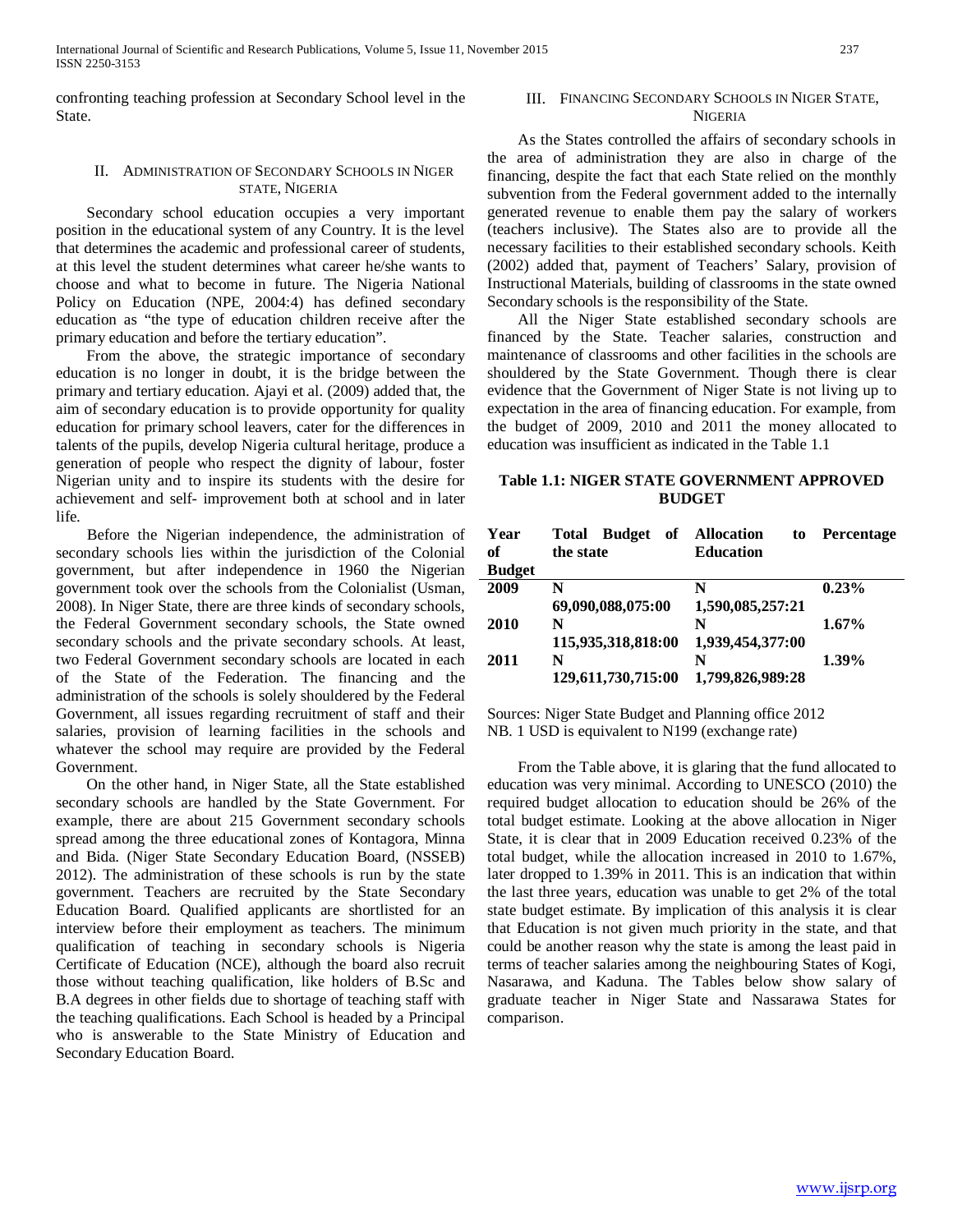# **Table 1.2: Salary of Graduate Teacher (GL 08/01) in Niger state**

# **Salary before and after monthly deductions**

| Annual Salary |  |  | N 384,750.91                      |
|---------------|--|--|-----------------------------------|
|               |  |  | Monthly Salary before N 32,062.38 |
| deductions    |  |  |                                   |

| Pension Scheme         |       | N 2,404:69 |
|------------------------|-------|------------|
| Federal mortgage       |       | N 801:56   |
| Union deduction        |       | N 961:88   |
| Pay as you earn        |       | N 774:27   |
| <b>Total Deduction</b> |       | N 4942:40  |
| Monthly salary         | after | N 27119.98 |
| deduction              |       |            |

Source: Account Dept. Niger state Secondary Education Board (2012).

# **Table 1.3: Salary of Graduate Teacher (GL 08/02) in Nassarawa State.**

# **Salary before and after monthly deductions**

| <b>Annual Salary</b>   |  |       | N 794,359.92       |
|------------------------|--|-------|--------------------|
| Monthly Salary         |  |       | before N 66,196.66 |
| deductions             |  |       |                    |
| Pension scheme         |  |       | N 2,604.69         |
|                        |  |       |                    |
| Federal mortgage       |  |       | N 801.70           |
| Union deduction        |  |       | N 901.00           |
| Pay as you earn        |  |       | N 794.27           |
| <b>Total deduction</b> |  |       | N 5101.66          |
| Monthly salary         |  | after | N 61095.00         |
| deduction              |  |       |                    |

Source: Account Dept. Nassarawa state secondary education board (2012)

 NB. In Niger state a graduate is employed on Grade Level 08 step 01, while in Nassarawa state a graduate starts with Grade Level 08 step 02.

 From Tables 1.2 and 1.3, it is clear that a graduate's salary in Niger State after the monthly deductions is N27,120.18 per month, while his counterpart in Nassarawa State earns N61,095.00 per month, after deductions.

## IV. PROBLEMS OF TEACHING PROFESSION IN NIGER SATE

 There are numerous problems associated with Teaching at Secondary School level in Niger State, Nigeria which cannot completely be enumerated, but few out of the problems are discussed below;

**1. Poor Salary:** Teachers are said to be among the most poorly paid civil servants in the state, their salary cannot take care of their needs not to talk of their family. Many of them hardly can afford their basic needs because the salary is so poor. Some cannot even pay the school fees of their children and the medical health as well. Comparing the salary of teachers in Niger and Nassarawa States as indicated in tables 1.2 and 1.3 in the preceding section, it is glaring that teachers are not

properly paid. Although, the issue of poor salary in the teaching profession is not restricted to Niger State alone, majority of States in Nigeria are having similar problem, for instance Arong, F., & Ogbadu, M. (2010) reported that, most teachers in Nigeria are not satisfied with their salary compare to other civil servants in the country, they added that, poor salary was among the major reason why most teachers are leaving the profession to another.

- **2. Lack of teaching and learning materials:** This is another problem associated with teaching in Niger State, there were no adequate teaching/learning materials in most secondary schools. These problems is making teaching profession so difficult and boring. Teachers have no access to instructional materials to teach their students, most lessons that involves practical are not carried out as expected. Okebukola (2000) in similar study conducted in Lagos, Nigeria on the State of learning environment in schools. He discovered that, in the sampled schools about 75% of those interviewed, complained on the nature of learning facilities in their schools. They commented on the inadequate facilities in their laboratory, some libraries are almost empty, no textbooks for students and even teacher's uses.
- **3. Higher teacher-Student ratio:** According to the Nigerian National Policy on Education (2004, p.22), the ratio of students to teacher is 1:40, but surprisingly because of shortage of teachers and massive student enrolment, is very common to find a class with more than 100 students per teacher. Bala, (2009), stated that as a result of poor management in our schools which resulted to non-conducive learning environment, more than 100 students sit in a class to receive instructions from a teacher. Poor salary with high students' population is making teaching in Niger State uninteresting and most teachers are finding it difficult to effectively handle their students. When an assignment was given, teachers cannot mark each script with justification because of the over-population of their students.
- **4. Low status in the Community:** Teachers are not highly respected as before. In many communities, Parents prefer their children/ward to study courses that will NOT lead them to becoming teachers, they give priority to professional courses, such as; Engineering, Medicine, Architecture or Law. In Niger State, having a reasonable job that is associated with reasonable payment earns respect for one in the Community. Because of teachers' low payment, the Community no longer respect them, they are treated as second class citizens.
- **5. Low Morale in the profession:** Teachers are the center piece of any educational system. No education system can rise above the quality of its teachers. Teacher whose morale is low is not likely to perform as expected in the school system. According to Ajayi and Oguntoye, (2003), the numerous problems permeating the entire educational system in Nigeria such as cultism, examination malpractices, drug abuse, indiscipline, persistent poor academic performance of students in